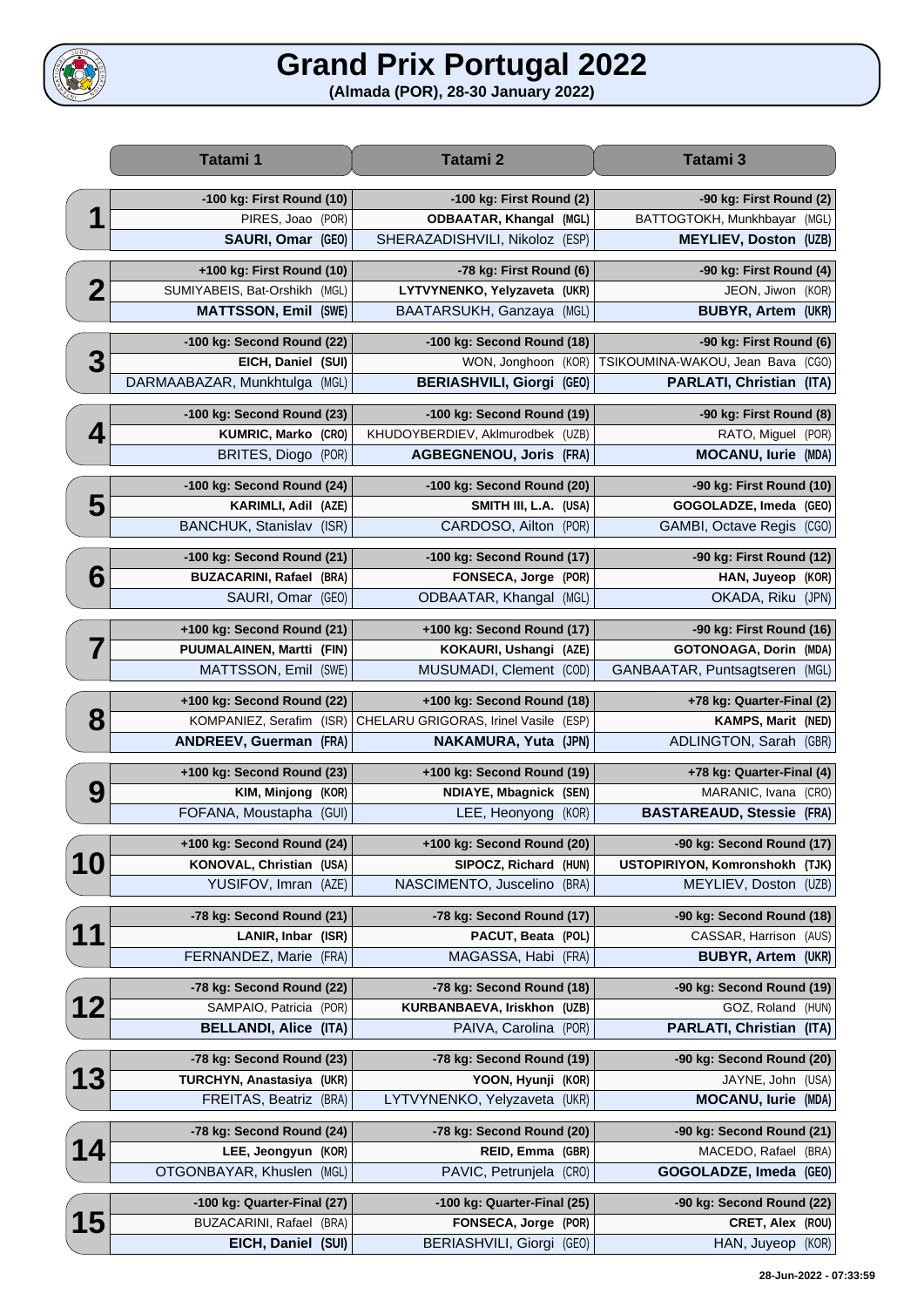## **Grand Prix Portugal 2022**

**(Almada (POR), 28-30 January 2022)**

|                                    | Tatami 1                            | Tatami 2                         | Tatami 3                         |
|------------------------------------|-------------------------------------|----------------------------------|----------------------------------|
|                                    | -100 kg: Quarter-Final (28)         | -100 kg: Quarter-Final (26)      | -90 kg: Second Round (23)        |
| 16                                 | <b>KUMRIC, Marko</b><br>(CRO)       | AGBEGNENOU, Joris (FRA)          | SMINK, Jesper (NED)              |
|                                    | KARIMLI, Adil<br>(AZE)              | SMITH III, L.A. (USA)            | ZARUDNEVS, Aleksejs (LAT)        |
|                                    | +100 kg: Quarter-Final (27)         | +100 kg: Quarter-Final (25)      | -90 kg: Second Round (24)        |
| 17                                 | <b>PUUMALAINEN, Martti</b><br>(FIN) | KOKAURI, Ushangi (AZE)           | EGUTIDZE, Anri (POR)             |
|                                    | ANDREEV, Guerman<br>(FRA)           | <b>NAKAMURA, Yuta (JPN)</b>      | <b>GOTONOAGA, Dorin (MDA)</b>    |
|                                    | +100 kg: Quarter-Final (28)         | +100 kg: Quarter-Final (26)      | +78 kg: Semi-Final (7)           |
| 18                                 | KIM, Minjong<br>(KOR)               | NDIAYE, Mbagnick (SEN)           | KIM, Hayun (KOR)                 |
|                                    | KONOVAL, Christian<br>(USA)         | SIPOCZ, Richard (HUN)            | KAMPS, Marit (NED)               |
|                                    | -78 kg: Quarter-Final (27)          | -78 kg: Quarter-Final (25)       | +78 kg: Semi-Final (8)           |
| 19                                 | LANIR, Inbar<br>(ISR)               | PACUT, Beata (POL)               | AMARSAIKHAN, Adiyasuren (MGL)    |
|                                    | <b>BELLANDI, Alice</b><br>(ITA)     | KURBANBAEVA, Iriskhon (UZB)      | <b>BASTAREAUD, Stessie (FRA)</b> |
|                                    | -78 kg: Quarter-Final (28)          | -78 kg: Quarter-Final (26)       | -90 kg: Quarter-Final (25)       |
| 20                                 | TURCHYN, Anastasiya<br>(UKR)        | YOON, Hyunji (KOR)               | USTOPIRIYON, Komronshokh (TJK)   |
|                                    | LEE, Jeongyun<br>(KOR)              | REID, Emma (GBR)                 | BUBYR, Artem (UKR)               |
|                                    | -100 kg: Repechage (30)             | -100 kg: Repechage (29)          | -90 kg: Quarter-Final (26)       |
| 21                                 | BUZACARINI, Rafael<br>(BRA)         | <b>BERIASHVILI, Giorgi (GEO)</b> | PARLATI, Christian (ITA)         |
|                                    | <b>KARIMLI, Adil</b><br>(AZE)       | AGBEGNENOU, Joris<br>(FRA)       | MOCANU, lurie (MDA)              |
|                                    | -100 kg: Semi-Final (32)            | -100 kg: Semi-Final (31)         | -90 kg: Quarter-Final (27)       |
| 22                                 | EICH, Daniel<br>(SUI)               | FONSECA, Jorge (POR)             | GOGOLADZE, Imeda (GEO)           |
|                                    | KUMRIC, Marko<br>(CRO)              | SMITH III, L.A. (USA)            | CRET, Alex (ROU)                 |
|                                    | +100 kg: Repechage (30)             | +100 kg: Repechage (29)          | -90 kg: Quarter-Final (28)       |
| 23                                 | ANDREEV, Guerman<br>(FRA)           | KOKAURI, Ushangi (AZE)           | SMINK, Jesper (NED)              |
|                                    | KONOVAL, Christian<br>(USA)         | NDIAYE, Mbagnick (SEN)           | GOTONOAGA, Dorin (MDA)           |
|                                    | +100 kg: Semi-Final (32)            | +100 kg: Semi-Final (31)         | -90 kg: Repechage (29)           |
| 24                                 | PUUMALAINEN, Martti<br>(FIN)        | NAKAMURA, Yuta (JPN)             | BUBYR, Artem (UKR)               |
|                                    | <b>KIM, Minjong</b><br>(KOR)        | SIPOCZ, Richard (HUN)            | <b>MOCANU, lurie (MDA)</b>       |
|                                    | -78 kg: Repechage (30)              | -78 kg: Repechage (29)           | -90 kg: Repechage (30)           |
| 25                                 | LANIR, Inbar (ISR)                  | KURBANBAEVA, Iriskhon (UZB)      | GOGOLADZE, Imeda (GEO)           |
|                                    | TURCHYN, Anastasiya<br>(UKR)        | <b>REID, Emma</b><br>(GBR)       | GOTONOAGA, Dorin (MDA)           |
|                                    | -78 kg: Semi-Final (32)             | -78 kg: Semi-Final (31)          | -90 kg: Semi-Final (31)          |
| 26                                 | <b>BELLANDI, Alice (ITA)</b>        | PACUT, Beata (POL)               | USTOPIRIYON, Komronshokh (TJK)   |
|                                    | LEE, Jeongyun (KOR)                 | YOON, Hyunji (KOR)               | PARLATI, Christian (ITA)         |
|                                    |                                     | -90 kg: Bronze (33)              | -90 kg: Semi-Final (32)          |
| $\begin{bmatrix} 27 \end{bmatrix}$ |                                     | MOCANU, lurie (MDA)              | CRET, Alex (ROU)                 |
|                                    |                                     | CRET, Alex (ROU)                 | SMINK, Jesper (NED)              |
|                                    |                                     | -90 kg: Bronze (34)              |                                  |
| 28                                 |                                     | GOGOLADZE, Imeda (GEO)           |                                  |
|                                    |                                     | USTOPIRIYON, Komronshokh (TJK)   |                                  |
|                                    |                                     | -90 kg: Final (35)               |                                  |
| 29<br>29                           |                                     | PARLATI, Christian (ITA)         |                                  |
|                                    |                                     | SMINK, Jesper (NED)              |                                  |
|                                    |                                     | -78 kg: Bronze (33)              |                                  |
| <b>30</b>                          |                                     | REID, Emma (GBR)                 |                                  |
|                                    |                                     | LEE, Jeongyun (KOR)              |                                  |